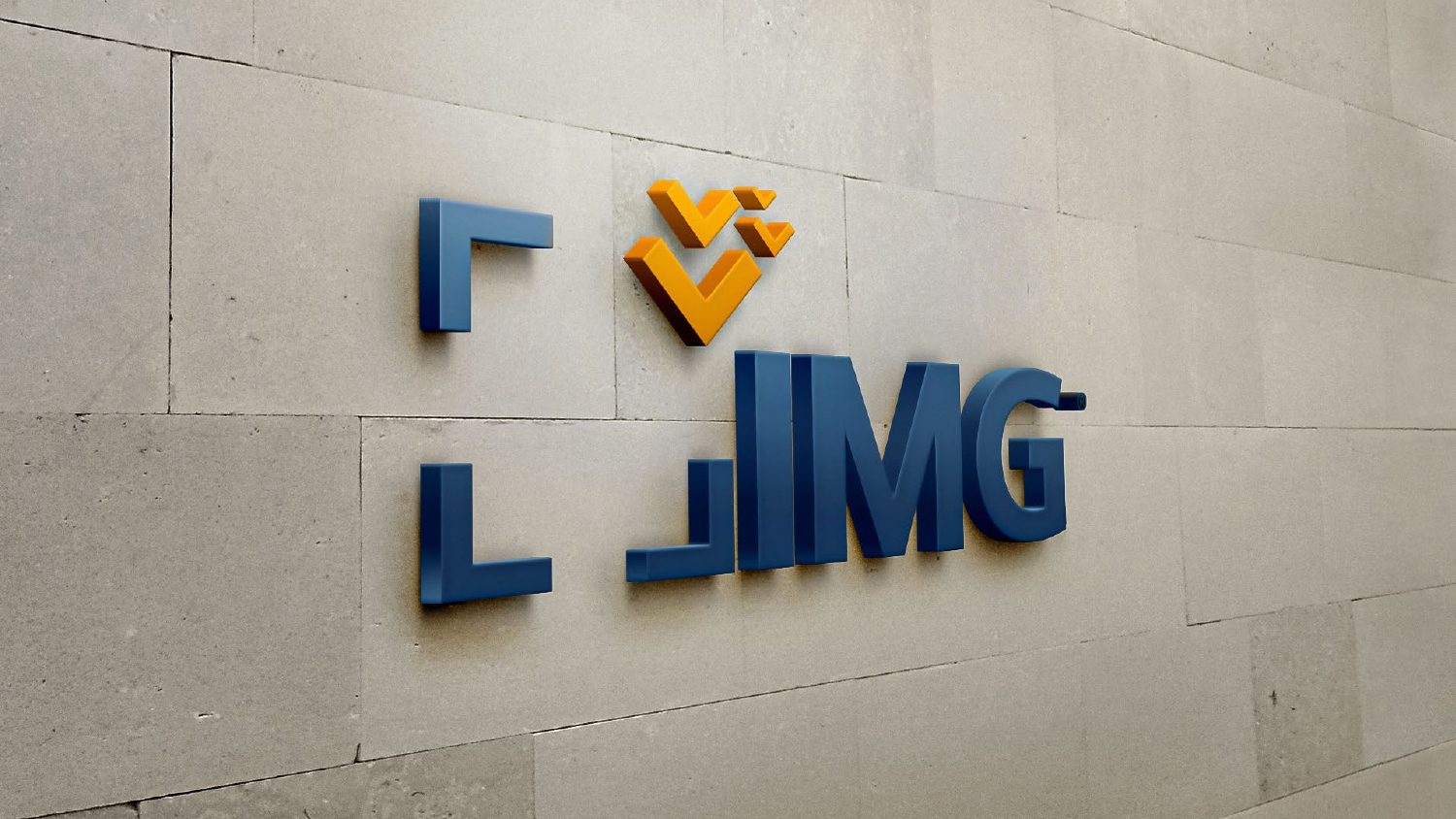$\overline{\mathsf{n}}$ **International Medical Group**

IMG® Brand Guidelines  *Copyright ©2020*



The IMG logo reflects our focus on providing a foundation of security, health and well-being for our constituents while they are away from home.

The birds in the logo represent the Arctic Tern, whose annual migration is the longest of any animal in the world. Each bird in the flock symbolizes one of IMG's core constituent groups: members, intermediaries, partners and employees. As such, the perception of movement in the flock signifies not only the migration involved in traveling, working and living internationally, but also IMG's worldwide reach and presence.

# THE CONCEPT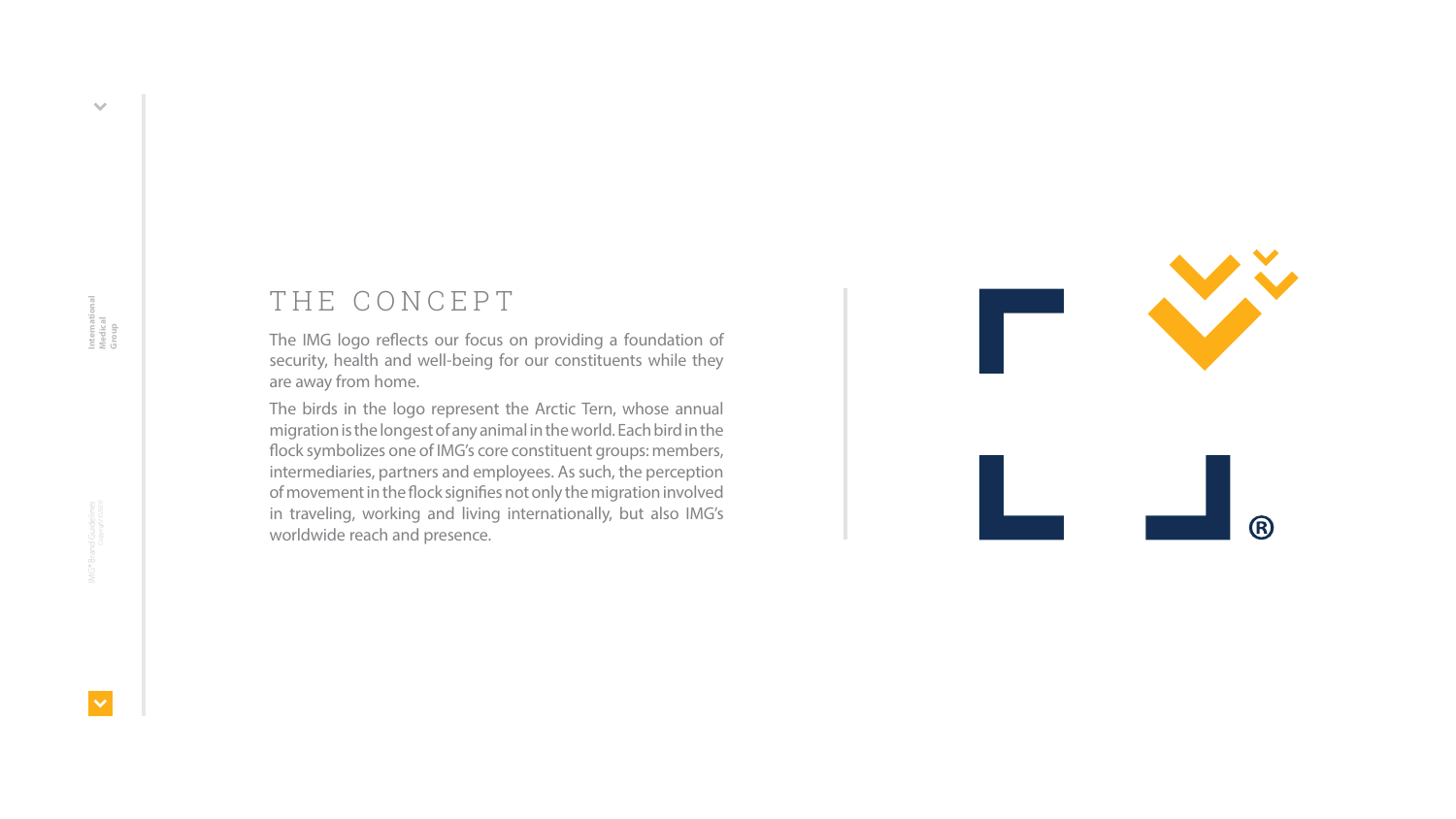**International Medical Group**



MG® Brand Guidelines<br>Copyright ©2020 IMG® Brand Guidelines  *Copyright ©2020*

- The "Flock & Box" logo-mark.
- 2. IMG acronym.
- 3. Full logotype.



# APPEARANCE

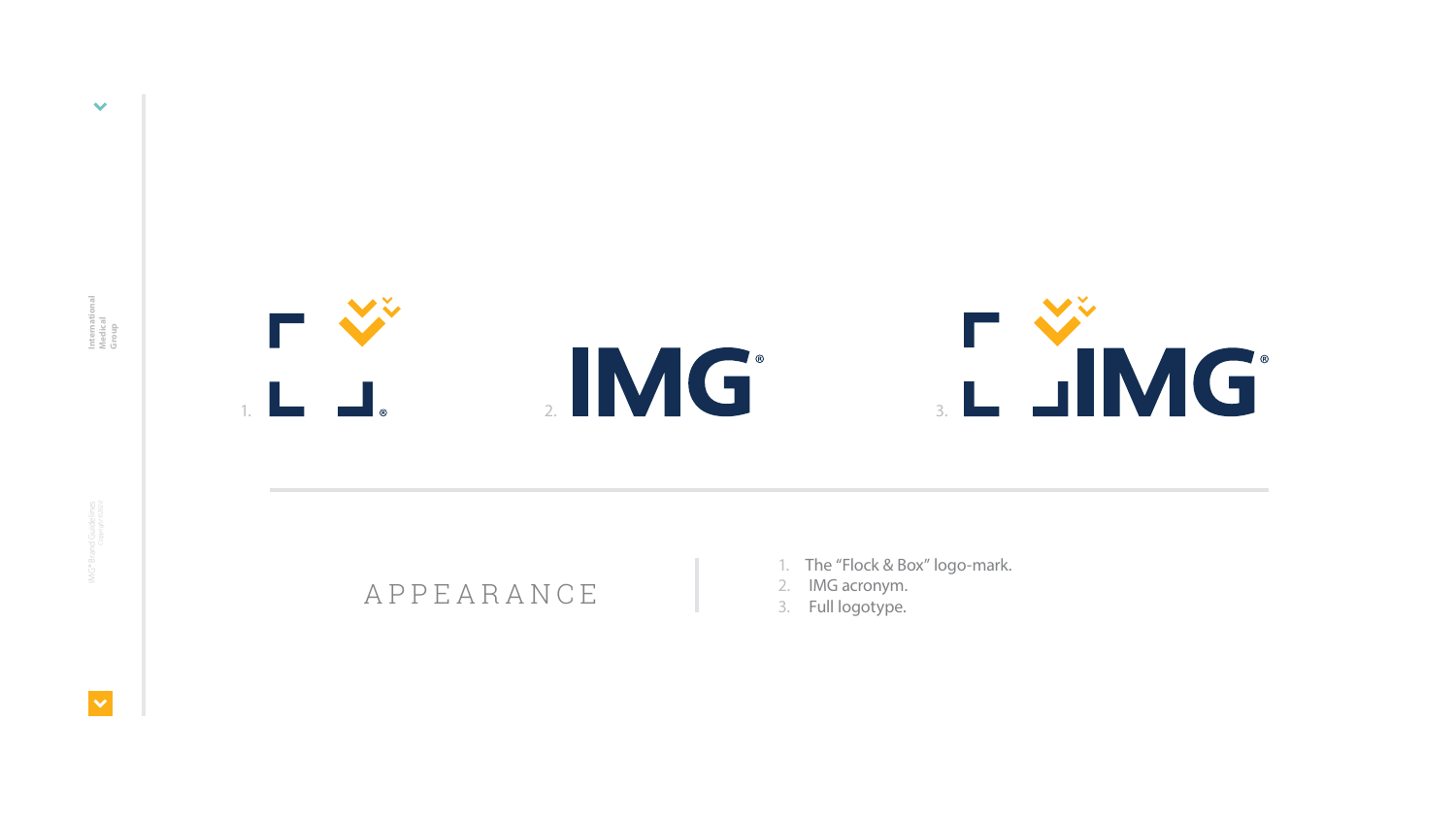color on positive







*gray = K50*

color on negative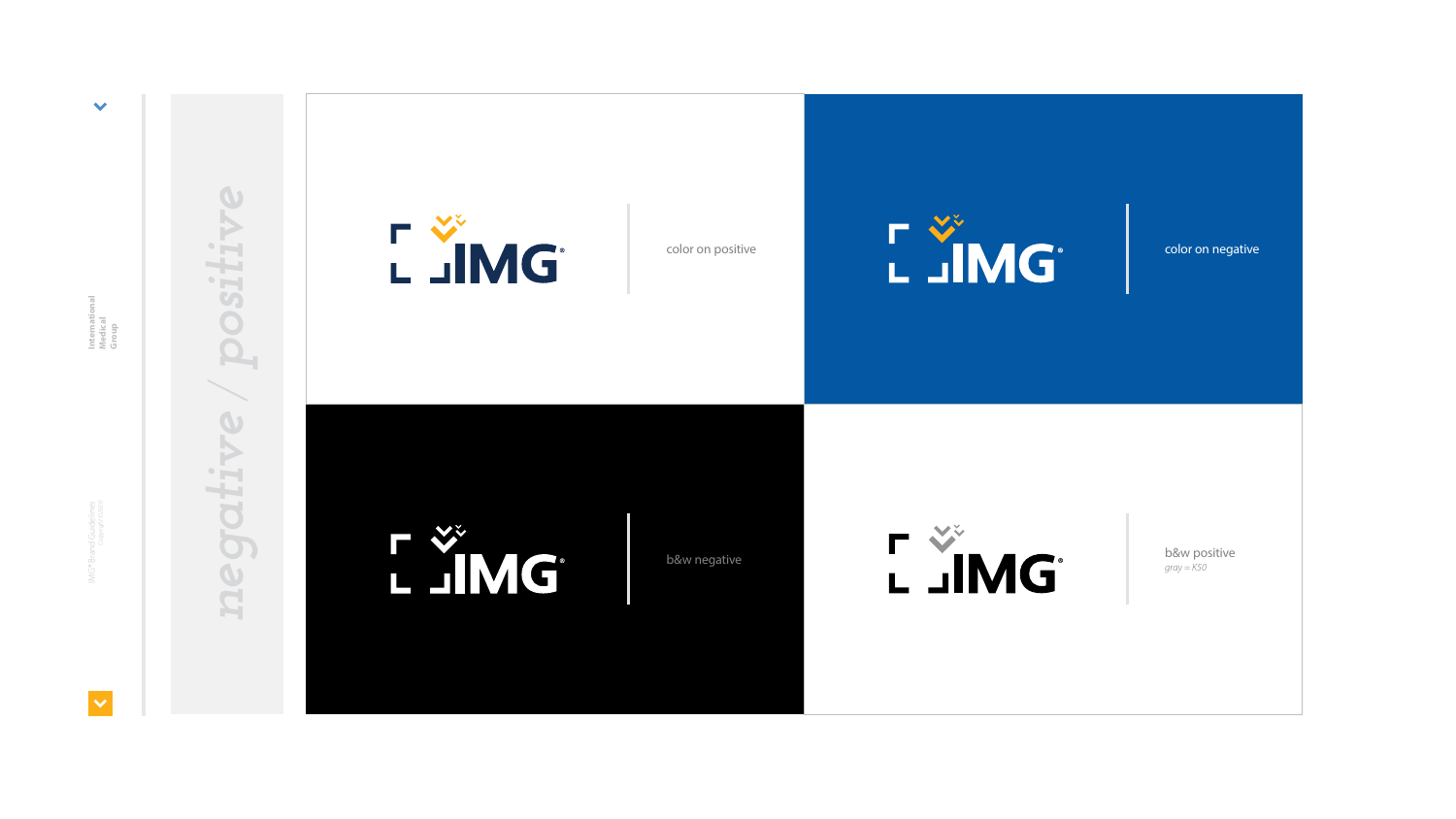IMG® Brand Guidelines<br>Copyright ©2020 IMG® Brand Guidelines  *Copyright ©2020*

**International Medical Group**





FUSULIO *Alignment* $\overline{\phantom{a}}$  $\overline{\phantom{0}}$ 

 $|\forall^*|$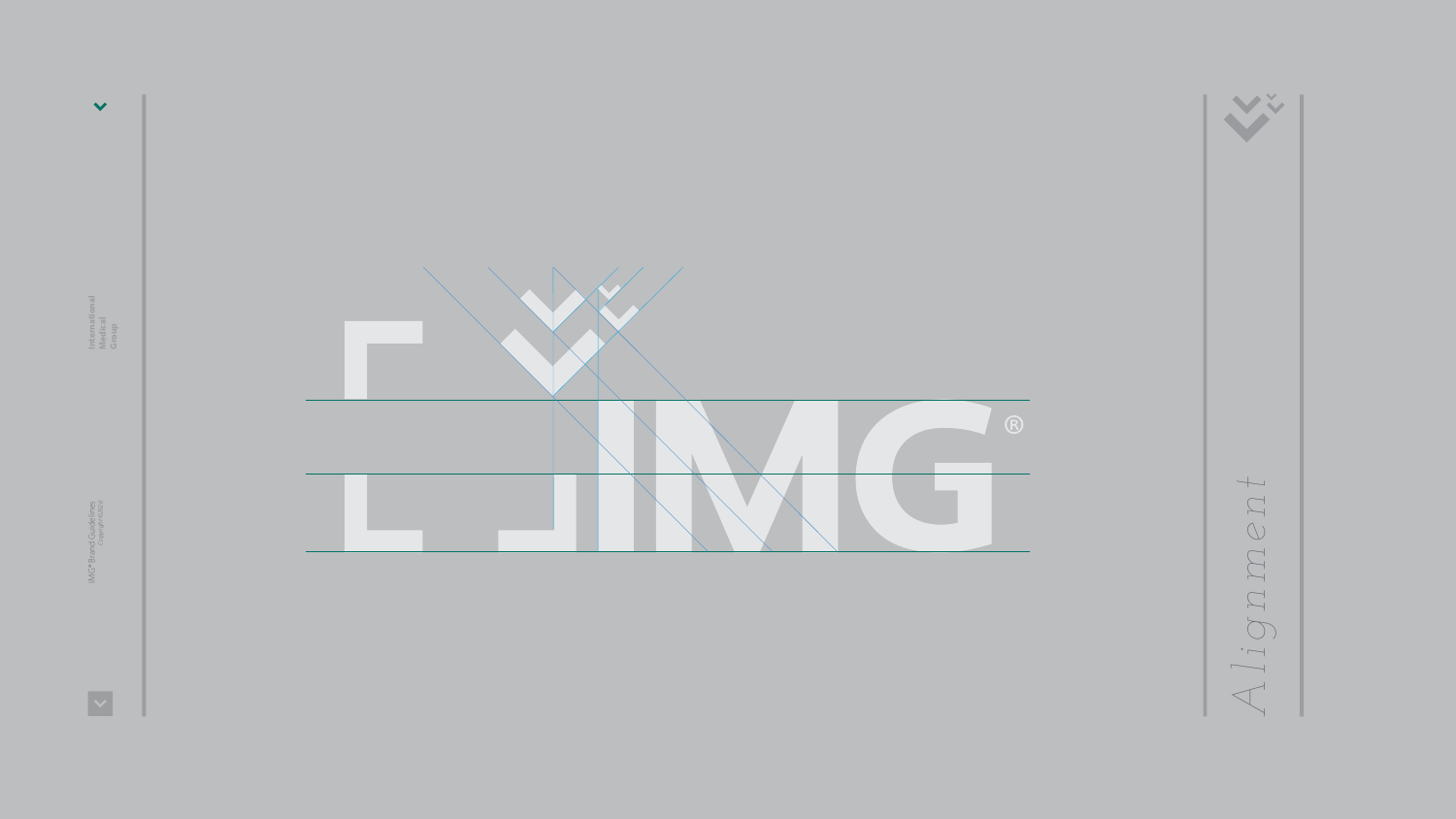

1**c**

1**c**



This page delivers quick and accurate measurements for placing the logo in designed materials, such as forms, documents and stationery items.

This simple and minimalist layout and logo placement is just one example of the many design styles included in IMG's branding. Continue to the following pages for logo placement on other branded materials.

IMG logo appears at the top right-hand corner

# SCALE, SIZE AND PLACEMENT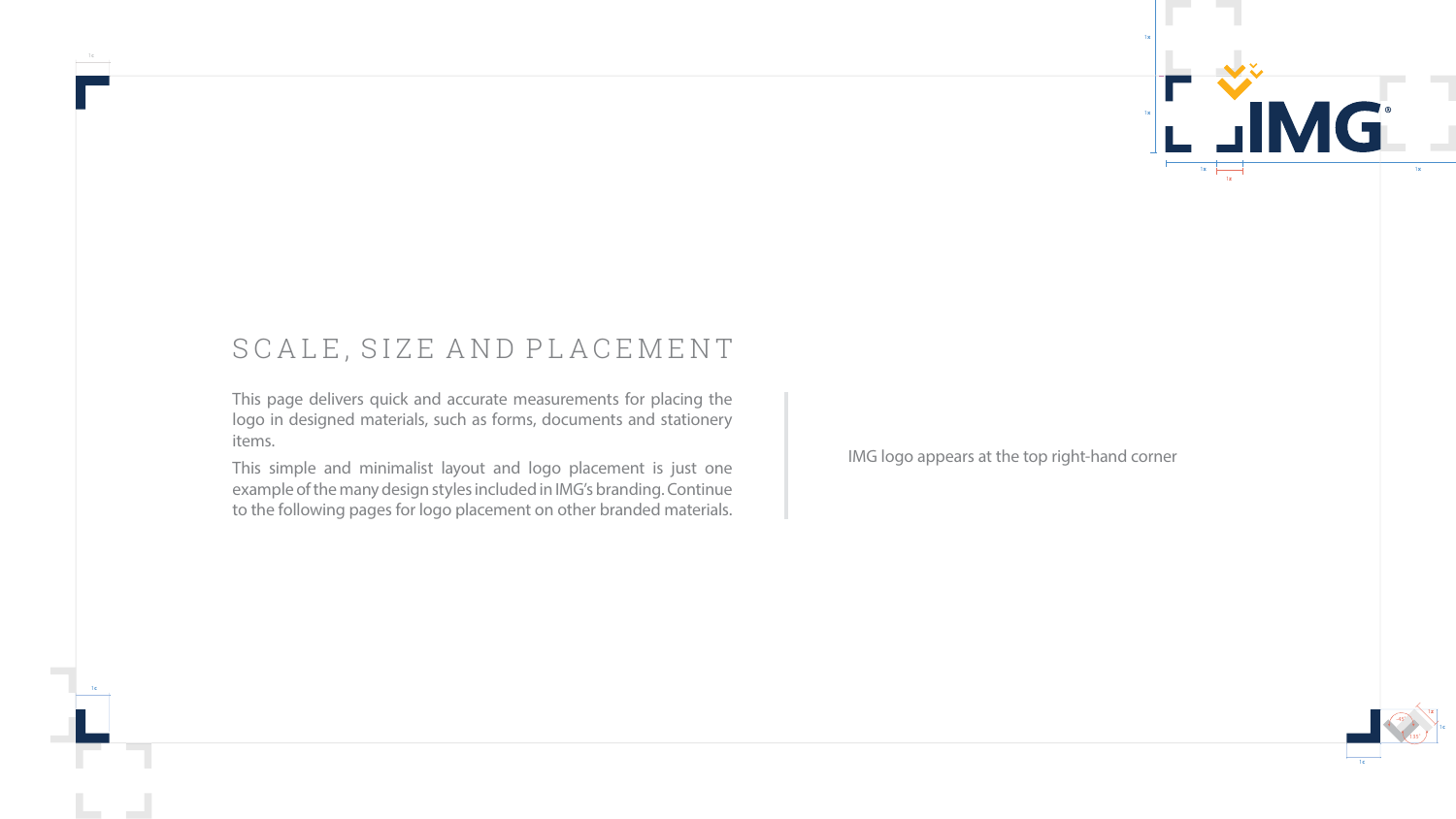$\overline{\mathsf{n}}$ **International Medical Group**

 $\mathcal{L}$ 

MG® Brand Guidelines<br>Copyright ©2020 IMG® Brand Guidelines  *Copyright ©2020*







*Note: All options of IMG logotype should include the "®" registered trademark symbol at the right of the logotype at all times.* 

### 3. IMG trademark on grid

*the grid shows the calculation of the correct safe space around the trademark.*



### 2. IMG logo on grid



*the grid shows how to measure the right amount of safe space around the logotype.*

1. IMG logo and tagline on grid *the grid shows how to measure the right amount of safe space around the logotype and tagline, and in between them.*